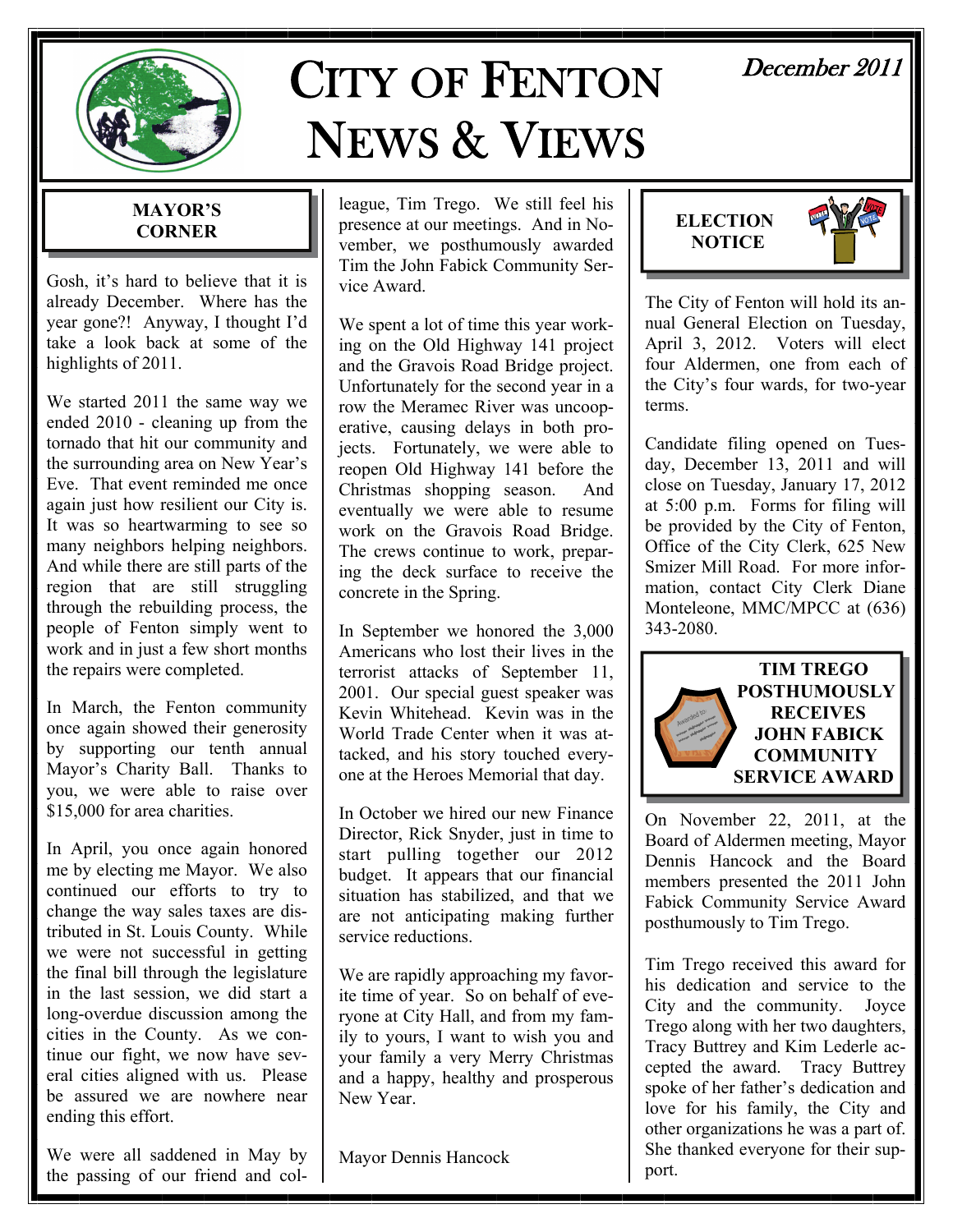#### Page 2 **FENTON NEWS & VIEWS** December 2011

# **PLANNING & ZONING COMMISSION PUBLIC HEARING**

On **Tuesday, January 3, 2012**, the Planning & Zoning Commission will hold a Public Hearing at **7:00 p.m.** during their regularly scheduled meeting at City Hall to consider the following:

# **NEW BUSINESS**

• A petition by John P. King, attorney for AT&T, to amend an existing Special Use Permit for a telecommunications facility, as approved by Ordinance 3073, to allow for the use of sight-proof fencing in lieu of required landscaping. The telecommunication facility is addressed as 1287 Smizer Mill Road (Parcel Address 1203 Smizer Mill Road) and is zoned "C-2" Neighborhood Commercial District.

# **SITE PLAN REVIEWS**

• A petition for Site Plan Review by Certified Solar Solutions, LLC, agent for DSW Properties, for the addition of solar panels to the roof of an existing building addressed as 1500 Fenpark Drive. The property is zoned "BP-3" Business Park—General Office Centers, Small Warehousing District.

For more information, please contact (636) 349-8110.





**TRASH TALK** 

# **HOLIDAY PICKUP**

Trash and recycling pickup will remain on the same days during the weeks of Christmas and New Year's.

# **RECYLCING NEWS**



For the past three months Fenton residents have been recycling an average of 38.4 tons of material each month. That was the good news; the bad news is we are still throwing an average of 105.6 tons of material into landfills every month.

According to the experts 75% of everything that is discarded can be recycled. At this time we are only averaging about 27%.

Below is a list of items that should **not** be recycled.

- **NO** plastic bags of any kind
- **NO** Styrofoam
- **NO** hardback books
- **NO** window glass
- **NO** mirrors
- **NO** ceramics

**NO** medical items (syringes, needles, etc.)

**NO** scrap metal (car parts, metal poles, bbq grills, etc.

If you have any questions, feel free to call Public Works at (636) 349-8155.

**Remember recycling helps promote jobs right here in Missouri.** 

*Friday, December 23*  and will be closed *Monday, December 26*  **New Year's**

**CITY OFFICES HOLIDAY HOURS** 

**Christmas**

City offices will close at Noon



City offices will close at Noon *Friday, December 30*  and will be closed *Monday, January 2* 

#### **Martin Luther King Jr. Day**

City offices will be closed



*Monday, January 16, 2012*

# **NEW BUSINESSES CORNER**



The following businesses have applied for an occupancy permit and are planning on calling Fenton "home":

# *Beauty Center at Gravois Bluffs/Avon*

794 Gravois Bluffs Blvd., Ste. B (retail sales of Avon products)

*Barry Sales Engineering*  1755 Larkin Williams Road (manufacturers representative)

*Premier Wireless/Cricket Wireless*  50 Fenton Plaza (retail sales of wireless telephone service and accessories)

Welcome to Fenton. We are glad you are here!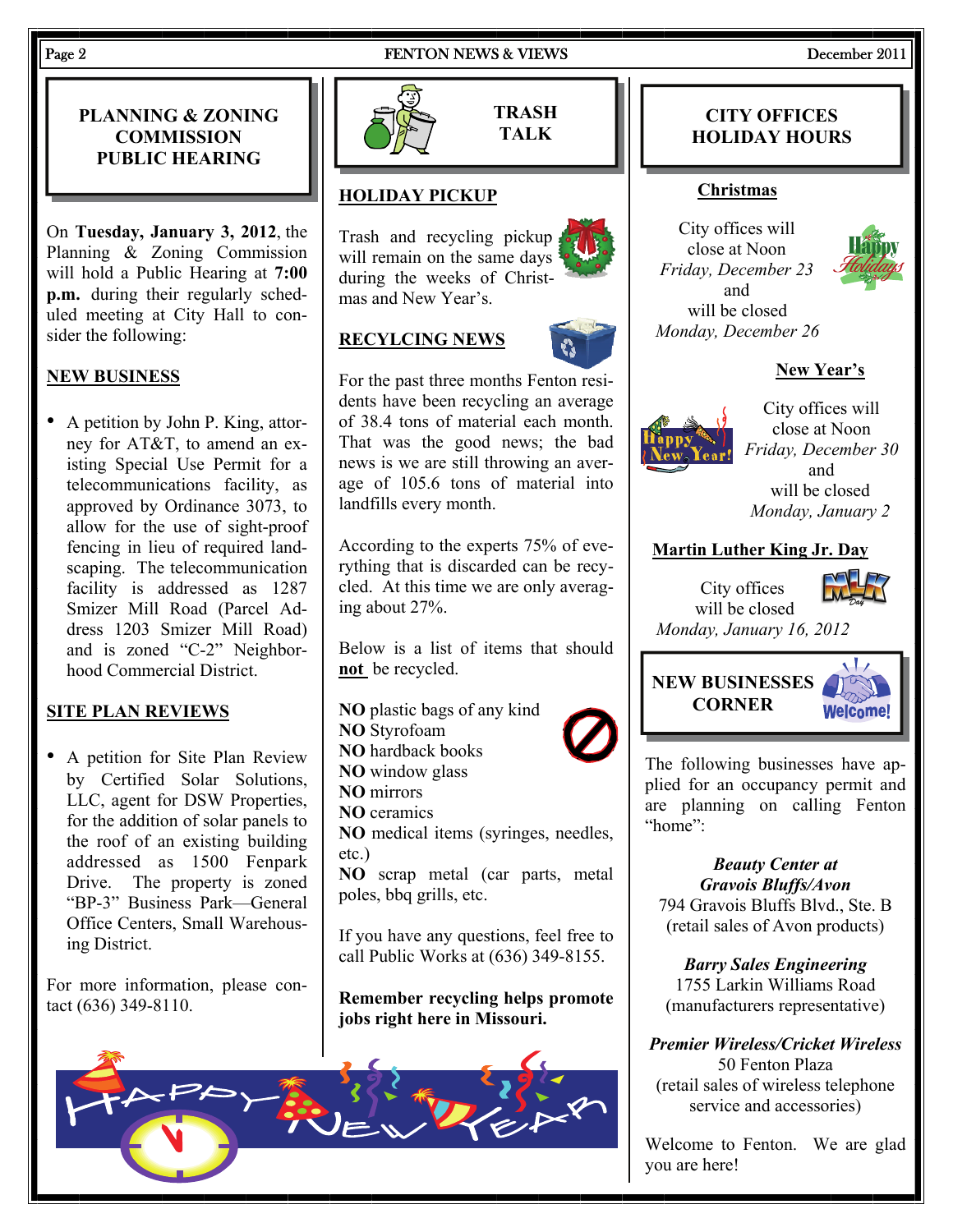

# **PARKS & RECREATION HAPPENINGS**

*For information on these programs, including fees and times, check out a copy of the "Beacon".* 

#### **PERSONAL TRAINING/ NUTRITION SEMINAR—FREE**

Join **Will Hughes, Personal Trainer and Certified Sports Nutritionist** for a free seminar on how fitness and proper nutrition go hand in hand. Plan on attending this seminar on Wednesday, January 4, 2012 at 7:00 p.m. at RiverChase and we will provide you with a whole new basis on how to easily become the healthiest person you have ever been. It's free but you have to register as space is limited.

#### **INTRODUCTION TO YOUR BODY, FITNESS & CLEAN NUTRITION**



On Wednesday, January 18 at 6:00 p.m., join us for an in-depth education on the problems that exist with the modern food industry and how it effects our nutrition and fitness. Program cost is \$15.

# **SENIOR LUNCH AND BINGO**

Adults, 55+, are invited to our next Lunch and Bingo at River-Chase. Join us on Wednesday, January 11. What's on the menu? Shepard's Pie.

#### **SWIM LESSONS**

Swim lessons begin again soon: Tuesday and Thursday eve-



nings and Saturday mornings les-

#### Page 3 **FENTON NEWS & VIEWS** December 2011

sons are available. The next session begins the week of January 3, 2012.

# **PARENT TOT SWIM CLASS**

This is an interactive class for parents



and tots, ages 6 months to 3 years of age. The next session begins the week of January 3. Classes are available Tuesday or Thursday eve-

nings and Saturday mornings.

#### **PRIVATE SWIM LESSONS**

Private swim lessons are available at RiverChase. Times, schedules and instructors can be scheduled to fit your needs.

### **WATER AEROBICS**

Come join the next session of Water Aerobics. Next session begins the week of December 26. There are many classes to choose from, includ-



ing *Water Pilates*, *Aquacise, Total Body Workout*, *Joints in Motion*, and *Aqua Zumba*. You don't have to wait for the next

session, come join the current session today.

### **SCHOOLS OUT OPEN SWIM**

Are you looking for something fun to do on your days off from school? The indoor pool will open at Noon - 9:00 p.m. on the following days; day fees apply without membership.

**December 19 thru 23 December 26 thru 30 January 16** 



# **PLAYTIME IN THE POOL**

On Tuesdays and Thursdays, the indoor leisure pool will be available



from 10:00 a.m. to  $\approx 12:00$  p.m. for parents and tots to play in the water. Children \$4- Adults free.

#### **CREATIVE MOVEMENT**

Imagine fluttering like a butterfly, soaring like an airplane, or crawling



like a bear, all while learning the basics of dance. This program is for children ages 3-5. Classes are available Tuesdays at 1:00 p.m. or Thursdays at 4:30 p.m.

#### **COMMUNITY INDOOR GARAGE SALE**

Begin the new year with less clut-



ter around the house! Sell your items at the River-Chase Garage Sale on Saturday, Febru-

ary 18 from 9:00 a.m.—1:00 p.m. Sign up now to be a vendor.

#### **BIRTHDAY PARTIES**

RiverChase is the perfect place for your child's next birthday party! We offer several party



packages to accommodate your needs. Please call (636) 343-0067 to check availability and to book your party.

#### **GIFT OF MEMBERSHIP**

This Holiday Season why not give the gift of a RiverChase Member-



ship to the whole family? RiverChase offers assorted membership types, fees and payment options to meet your budget. It's more af-

*(Continued on page 4)*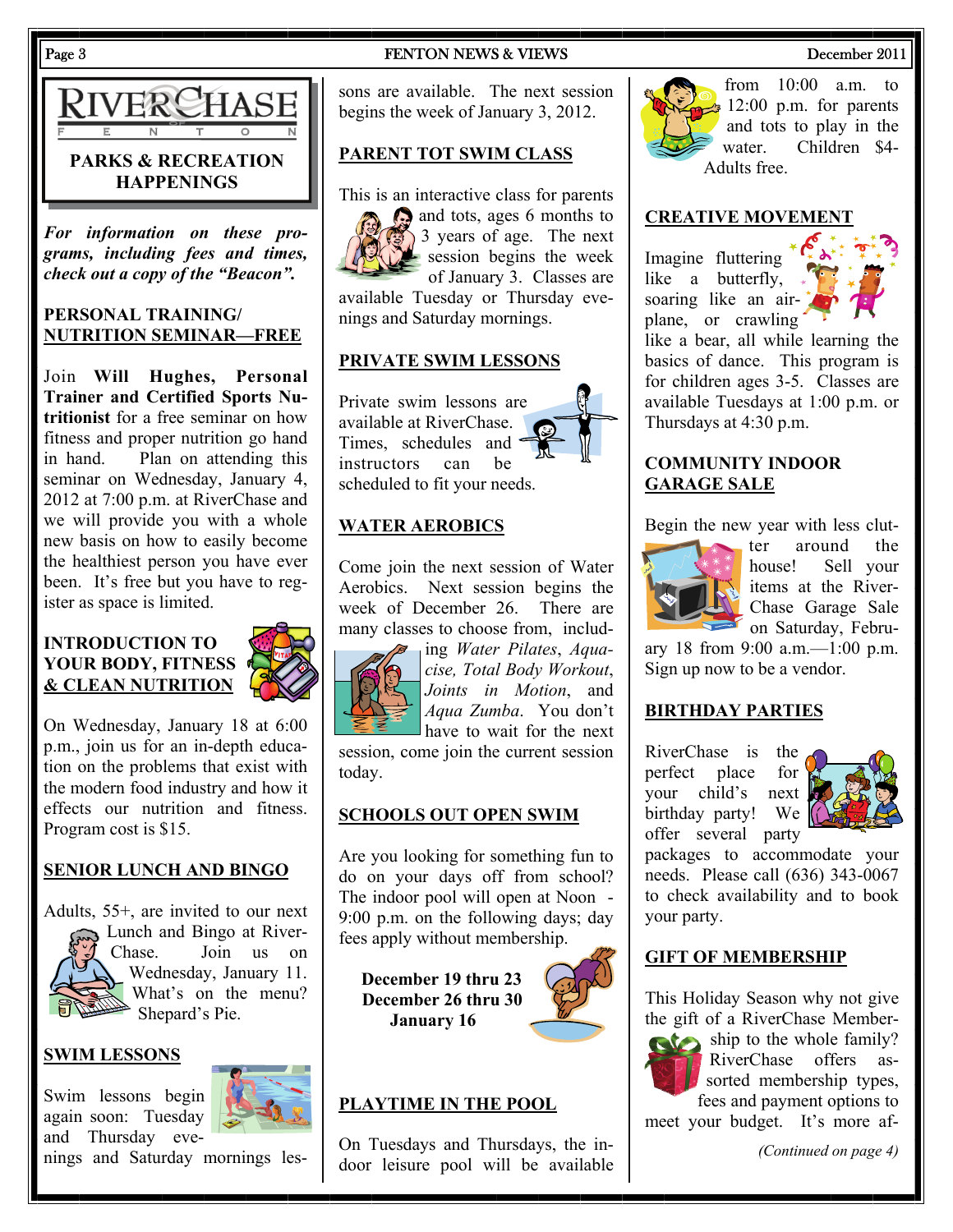#### Page 4 **FENTON NEWS & VIEWS** December 2011

**PARKS HAPPENINGS** (cont.) *(Continued from page 3)* 

fordable than you think! Stop by today and take a tour.

You can also purchase "GIFT CER-TIFICATES", in any amount, for that special Holiday Gift. Whether it's Swim Lessons, Zumba, Summer Pool Passes, or one of a number of different types of Memberships we offer, make this Holiday Season very special with a RiverChase Gift Certificate. To learn more call RiverChase at (636) 343-0067.

# **HOLIDAY HOURS**

*Christmas Eve Saturday, December 24*  Open: 8:00 a.m.—Noon

*Christmas Day Sunday, December 25*  RiverChase will be closed

> *New Year's Eve Saturday, December 31*  Open: 10:00 a.m.—2:00 p.m.

*New Year's Day Sunday, January 1*  Open: Noon—5:00 p.m.

#### **NEW YEAR'S DAY OPEN HOUSE**



Start the New Year off right, with a free visit to RiverChase of Fenton. Stop by and tour the 71,000 square foot facility that for 13 years has been one of the premier recreation centers in the area. Bring the whole family! Don't forget your swimming suits, gym shoes, and work out clothes. The "Rainforest" will be open for the little ones to play in. Best of all . . . it's FREE!

Don't forget to mark your calendar

for Sunday, January 1, from 1:00— 4:00 p.m. for the RiverChase Open House.

*For information on all programs (including fees and times), contact RiverChase of Fenton at (636) 343- 0067. You can also check out the Beacon at [www.fentonmo.org](http://www.fentonmo.org/).*

**ST. LOUIS COUNTY POLICE—FENTON PRECINCT UPDATE** 

#### **WINTER WEATHER IS AHEAD**

With the cold, icy, snowy winter weather arriving, please check for these home preparations: portable am/ fm radio with spare batteries, flash-



 $\mathcal{H}$  lights, ice melt, furnace check-up, and a tone-alert **W** weather radio. Preparations for vehicles include car win-

terization by a competent mechanic and a winter car kit for the trunk. The winter car kit should contain a portable am/fm radio with spare batteries, flashlight, first-aid kit, blankets, nonperishable snacks, jumper cables, a shovel and sand. Schools and businesses are encouraged to have a safety kit as well as a tone-alert weather radio.

Remember the difference in the Winter Storm Watch and Winter Storm Warning. The Winter Storm Watch means that hazardous winter weather may occur over the next 12 to 48 hours. The Winter Storm Warning means that severe winter weather is in progress or imminent. This includes forecasts of six inches of snow within 12 hours or ice accumulation of  $\frac{1}{4}$ inch or more. SKYWARN severe weather observers are encouraged to report heavy snow and ice accumulations. Winter weather events below warning criteria are cause for issuance of a Winter Weather Advisory. Wind Chill Advisories are issued when the combination of temperature and wind are expected to produce dangerous wind-chill levels. Pay attention to winter weather advisories and stay safe!.

#### **OPEN GARAGE DOORS**

With darkness coming earlier, we want to remind everyone to close their garage doors at night. This will help reduce the potential for crime in your neighborhood. When officers patrolling your

neighborhood discover an open garage door, we will contact you by letter and ask that you take



the time to safeguard your family and property by keeping your garage door closed. If you have any questions regarding this, please feel free to contact the City of Fenton Precinct.

**Neighborhood Policing Officer (636) 343-2080 P.O. Aaron Dilks-Ext. 1123** 

> **Precinct Phone (636) 349-8120**



The Public Works Department will again, this year, collect and dispose of live Christmas trees. *Curbside recycling will take place with regularly scheduled yard waste pickups*. Please do not drop off trees at City Park. Please remove all tinsel, ornaments, hooks, garland and other decorative materials prior to placing them curbside for pickup.

For additional information, contact the Public Works Department at (636) 349-8155.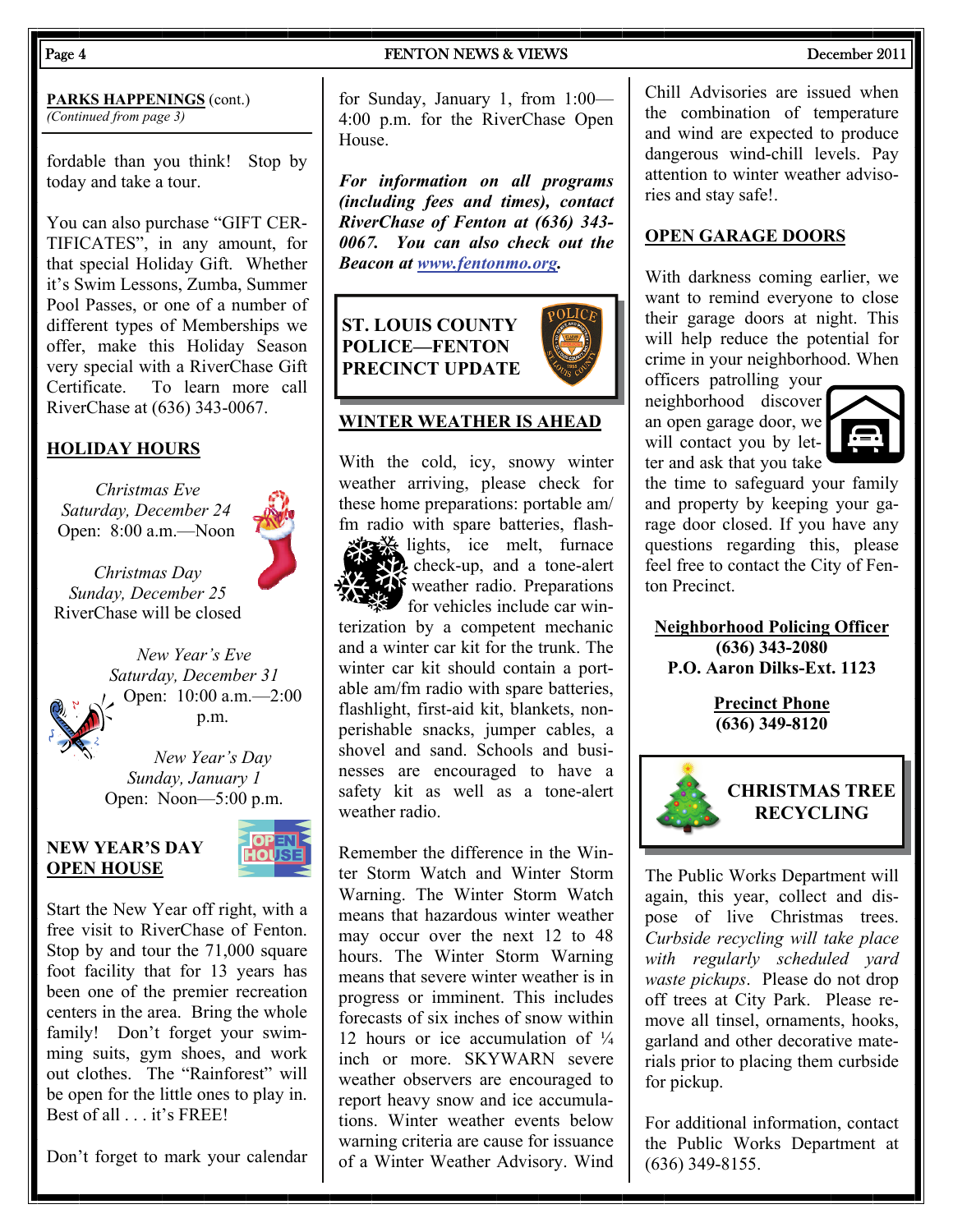#### Page 5 **FENTON NEWS & VIEWS** December 2011

#### **ENGLISH CLASS, GED**® **PREP FOR ADULTS IN FENTON**

Due to high demand, Rockwood Community Education has opened the first Fenton adult English class. The free class meets Mondays and Wednesdays, 9 a.m. to noon, at Calvary Fellowship Church, 1811 Smizer Station Road. English Language Learner (ELL) classes assist adults with English conversation practice, grammar, preparation for the citizenship test and more.

In addition, Rockwood Community Education Department offers General Education Development  $(GED<sub>®</sub>)$  preparation classes throughout the district.  $\text{GED}_\mathcal{R}$  Prep & More classes assist adults with preparation for  $\text{GED}_\mathbb{R}$  testing, transition assistance for college, testing practice, basic skills review, individualized tutoring and letter writing.

Free GED<sub>®</sub> Prep & More/Adult Basic Education classes are available Tuesday and Thursday from 9 a.m. – noon at Calvary Fellowship Church, Buchanan Building, Lower level (1811 Smizer Station Rd., Fenton 63026.) Evening classes meet Tuesday and Thursday from 6 p.m. – 8:30 p.m. at Rockwood Summit High School, room 163 (1780 Hawkins Rd., Fenton 63026.)

All classes will run January 3 through May 18, 2012. To find out more about how to register for adult education classes or to volunteer as a literacy or ELL tutor, contact the Rockwood Adult Education and Literacy Center at 636-733-2161.

### **DECISIONS FROM THE NOVEMBER 22 BOARD OF ALDERMEN MEETING**

# *Presentations*



- Aldermen Chris Clauss, President of the Citizens Police Academy Alumni Association, honored P.O. Angela Bruno as Officer of the Quarter.
- Mayor Hancock and the Board of Aldermen presented the John Fabick Community Service Award posthumously to Tim Trego.

#### *Decisions*



- $\checkmark$  Approved, with conditions, a petition for Site Plan by Fabick Cat for a building addition and parking lot expansion at 1 Fabick Drive. The property is zoned "BP-2" Business Park—General Office Centers, Warehousing District.
- $\checkmark$  Approved, with conditions, a petition for Site Plan by StraightUp Solar for the addition of solar panels to the roof of an existing building addressed as 1051, 1053 and 1055 Cassens Industrial Court. The property is zoned "IP-1" Industrial Park—Light, Medium, Industry, Distribution, Assembly Warehousing District.
- $\checkmark$  Approved a request from the St. Louis County Board of Election Commissioners for the City to serve as a polling place for elections in 2012.
- $\checkmark$  Approved a request to transfer \$5,148.33 from the budgeted project to upgrade and expand camera security system and purchase the

server for Class Software.

 $\checkmark$  Approved for the City to retain Eyemed Vision Care for the next 24 months with no increase in premiums for voluntary vision insurance for City employees.

# *Ordinances*



**#3225** Approves an agreement with AT&T Corporation to provide network and communication connectivity between the City of Fenton's facilities.

**#3226** Approves an agreement with Windstream for telephone and Internet services.

**#3227** Approves an agreement with Botz, Deal and Company, P.C. for auditing and additional financial services for the fiscal year 2011.

**#3228** Approves a one-year agreement with United Healthcare for health insurance for eligible City of Fenton employees.

#### *Resolutions*

**R11-07** Amends the 2011 approved Budget.

**R11-08** Establishes the Budget assumptions for the fiscal year 2012 Budget.